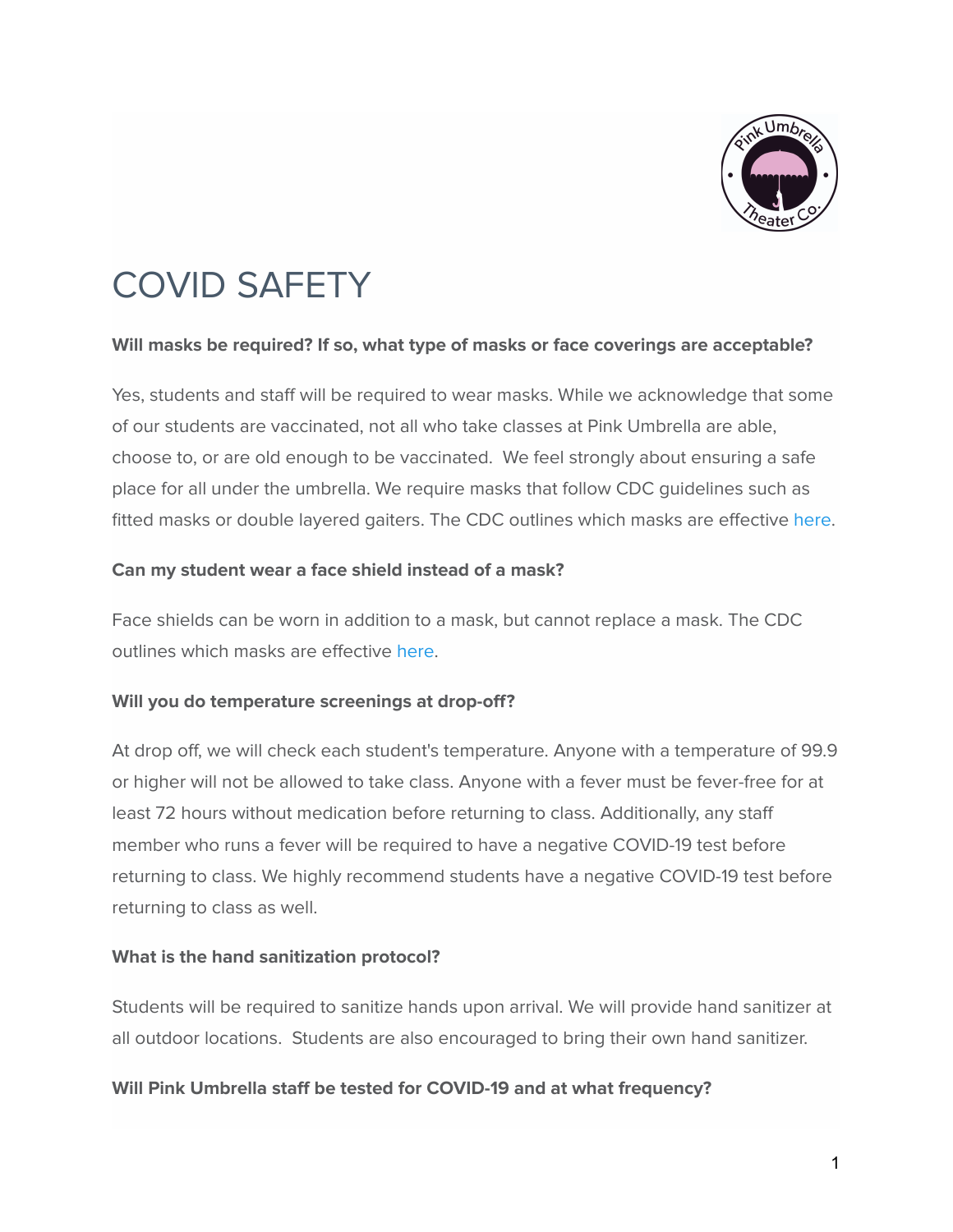All staff, teaching artists, interns and volunteers will be required to be tested if they are showing symptoms of COVID.

#### **Are staff, teaching artists, volunteers and interns vaccinated?**

All staff, teachers, interns and volunteers have been highly encouraged to get vaccinated. Most, if not all, are fully vaccinated, but it is not required.

#### **How will you implement spatial and social distancing?**

We have chosen to host classes in an outdoor setting and students will have a clearly marked designated space to ensure CDC recommended social distancing. In addition, students can choose a colored bracelet to indicate their comfort level. Red means maintain 6 feet, yellow means ask if you can get closer than 6 feet, and green means come into my space!

#### **What is your cleaning/sanitizing protocol?**

Classroom supplies such as markers, crayons, scissors, etc. will not be shared. Each student will have their own supplies to use for the duration of the session.

## **CLASS**

#### **What should we bring to class?**

Students should dress in clothing that allows them to move and sneakers are best. Please bring a chair and/or blanket, water and a snack if needed. These items are in addition to a mask and hand sanitizer (if so desired to bring your own sanitizer).

#### **How much physical interaction could students have with each other?**

We will maintain spatial distancing as much as possible in class. When exercises or activities call for interaction, we have a color coded system set in place. Upon arrival students can choose a colored bracelet to indicate their comfort level. Red means maintain 6 feet, yellow means ask if you can get closer than 6 feet, and green means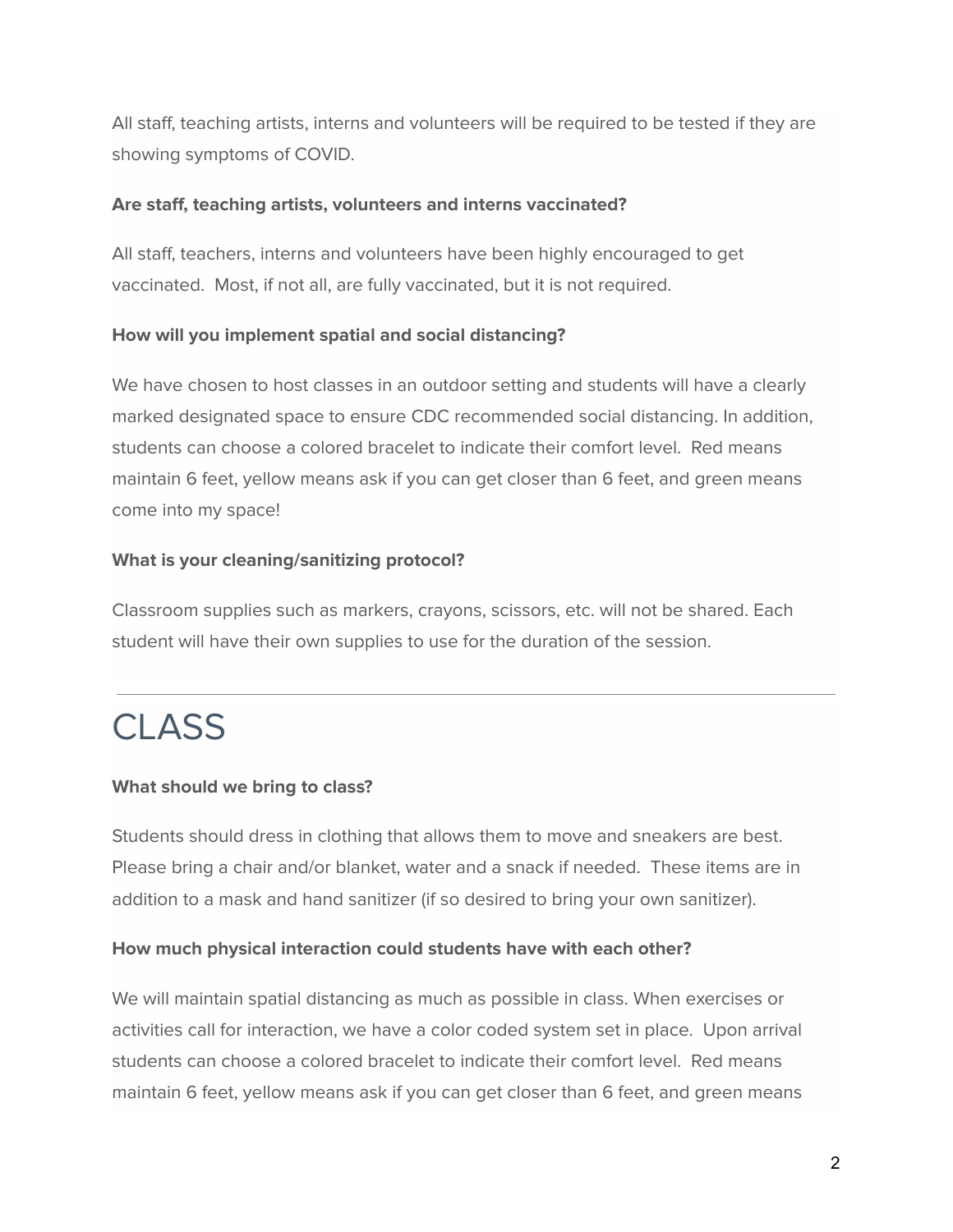come on into my space! Students will be presented with these bracelets and options each week.

#### **How will drop-off and pick-up work?**

All classes will be held at Paliafito Eco-Arts Park located at 315 W Walker St, Milwaukee, WI 53204. Students and parents will be required to check in at the Welcome Station for a temperature check and a brief wellness check. Masks are required for everyone on site.

#### **Will I (parent, caregiver, etc) be allowed to stay for class?**

Yes. We ask that you interact only with your child during class (if necessary) and follow mask and distancing guidelines with the staff and others present.

#### **What if there is inclement weather?**

We will monitor the weather patterns and send an email if we are unable to meet in person. The class will be held online via Zoom during inclement weather.

#### **How will presentations work?**

We are hopeful for a limited number of family members to attend the final presentations in August, but reserve the right to film the last day and send to participants and their families digitally.

# COVID-19

## **What happens if a student or staff member experiences symptoms or tests positive for COVID-19?**

If a student experiences COVID-19 symptoms while at class, the student will be immediately quarantined and parents will be notified to pick up the student. If a student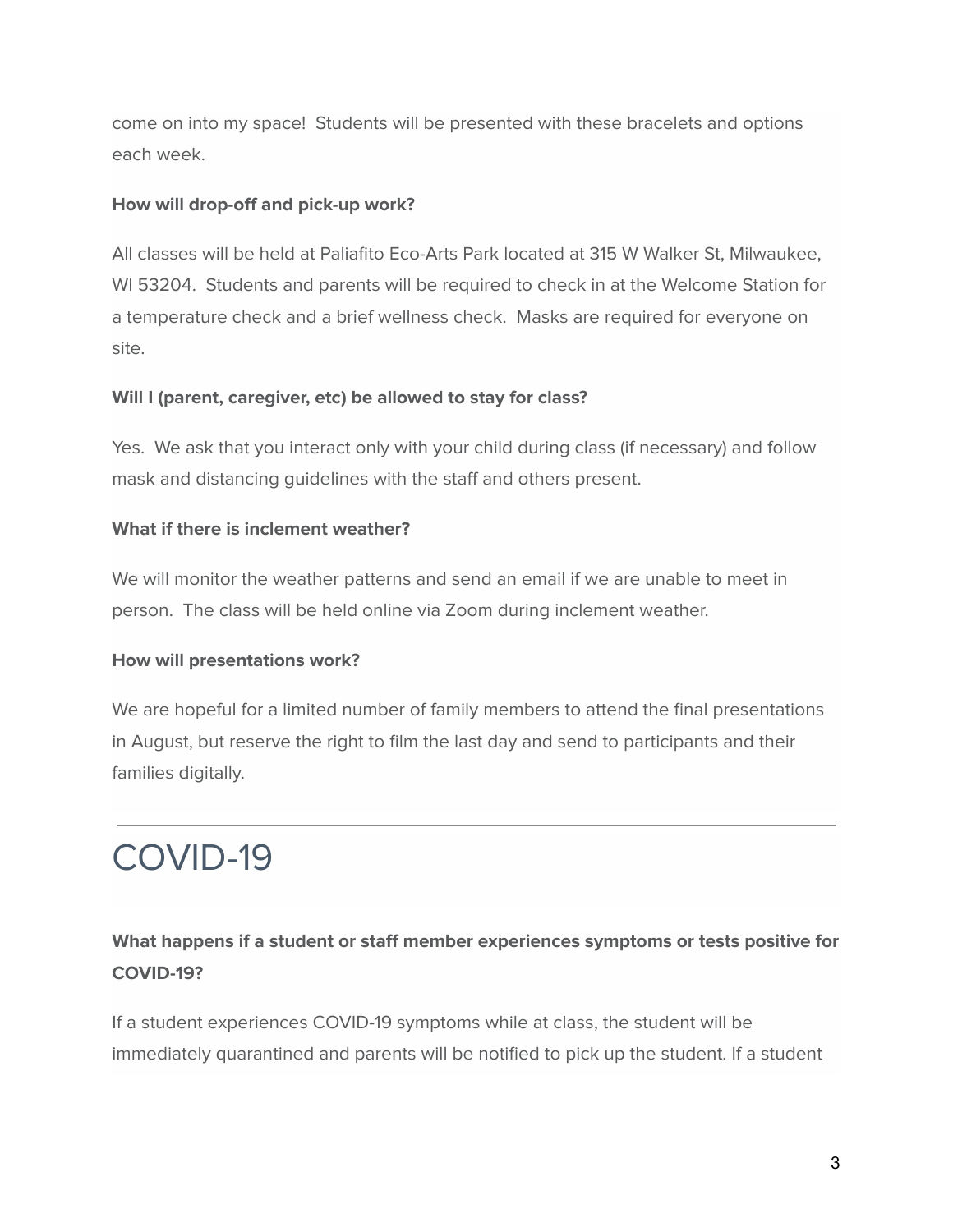tests positive, the class the student is enrolled in will transition to a virtual format. All families who have had contact with the student will be notified.

#### **What happens if a staff member tests positive for COVID-19?**

If a staff member tests positive for COVID-19, the individual will be removed from class and any classes the individual has had contact with will transition to a virtual format. All families who have had contact with the staff member or teaching artist will be notified.

## **What happens if a student's family member or someone in close contact with a student tests positive for COVID-19?**

If a student's family member or close contact tests positive for COVID-19, the class the student is enrolled in will transition to a virtual format. All families who had contact with the student will be notified.

## **How will you handle students/staff who have either been vaccinated or tested positive and recovered from COVID?**

We require all individuals (vaccinated or not) to wear a mask and social distance while in the park.

## **Will the entire student population be notified of any positive COVID-19 case within the Pink Umbrella community?**

Yes. Pink Umbrella will alert all families of any positive COVID-19 cases throughout the summer.

- Tier 1: Any student or staff member within the positive case's class will transition to a virtual format.
- Tier 2: Any student or staff member attending class on Tuesdays and/or Thursdays will be alerted of a possible exposure.

# CANCELLATIONS AND TRANSFER